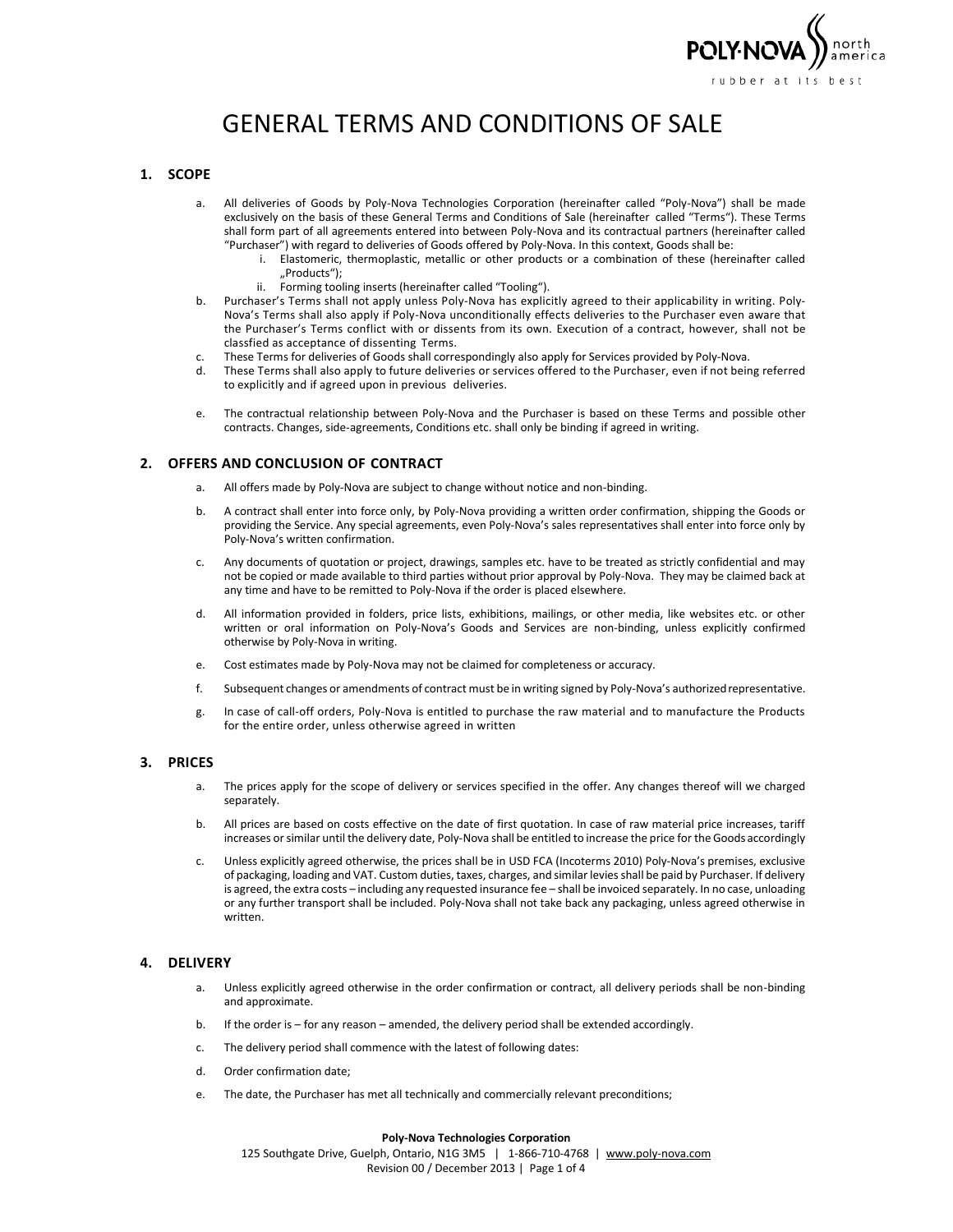

- f. The date, Poly-Nova has received agreed down-payment or other security.
- g. If delivery is delayed due to force majeure, Poly-Nova shall have the right to extend the delivery period for a reasonable period of time. The same shall apply in case of strikes, lock-outs, political unrest and unforeseen circumstances such as interruptions of operations, which prevent Poly-Nova from meeting delivery.
- h. If delivery is delayed, the Purchaser shall not have the right to claim for damages, unless Poly-Nova has caused it by willful act or gross negligence.
- i. If the contract cannot be fulfilled by circumstances which are not Poly-Nova's fault, Poly-Nova is released from its obligation. In this case, the Purchaser shall not have any claim for damages.
- j. Partial and advanced delivery shall be admissible. In case of call-off orders this call-off shall be effective 6 months after date of order at the latest.
- k. If delivery is postponed at Purchaser's request after readiness for shipment has been reached, Poly-Nova shall be entitled to charge cost of storage in the amount of 1.5 percent of the invoiced amount per month or part thereof.

#### **5. BEARING THE RISK AND PLACE OF FULFILLMENT**

- a. The risk shall pass over to the Purchaser, when the goods are ready for delivery at Poly-Nova's facility, even if they are handed over to the carrier. Delivery, loading and unloading shall always be at Purchaser's cost and risk. This shall also apply in case of partial deliveries and if the transport is done or organized by Poly-Nova.
- b. Place of fulfillment shall always be Poly-Nova 's location at 935 Southgate Drive, Guelph, Ontario, Canada even if delivery shall happen in a different place.

#### **6. PAYMENT**

- a. Unless agreed otherwise in written, payment shall be effected as follows:
- b. Tooling: 1/3 at Order. 1/3 at PPAP submission, 1/3 at PPAP Approval (PPAP not to exceed 8 weeks); all payments net plus applicable taxes.
- c. Products: 100% within 30 days from invoice date; net plusapplicable taxes.
- d. Payments have to be effected in USD to Poly-Nova's account. All charges and expenses shall be covered by the Purchaser.
- e. Payment is effected on the date it is credited to Poly-Nova's account.
- f. The Purchaser shall not have the right of retention and set-off in case of warranty- and other claims.
- g. If the Purchaser does not effect payment within the agreed period, Poly-Nova shall be entitled to hold back deliveries, to invoice any accumulated claims and to demand immediate payment and default interest in the amount of 8% per annum above the base interest rate plus VAT, unless Poly-Nova can prove higher costs. All costs incurred in connection with the default, such as expenses for reminder, collection, storage costs and – if any – lawyer's fees. The contract shall only be canceled, if explicitly declared by Poly-Nova in writing.

# **7. RETENTION OF TITLE**

- a. Poly-Nova reserves the ownership on all its delivered goods until complete payment including interests and costs has been effected, even if the Goods are sold, amended, processed or fixed to the Purchaser's property.
- b. The Purchaser shall assign to Poly-Nova and Poly-Nova accepts this assignment any and all further claims and rights arising from the resale of the Goods against the Purchaser or a third party, irrespective of whether the Goods to which title has been retained are re-sold without or after further processing or conversion. Until full payment for the Goods, the Purchaser has to apply a notation in his books or on the invoices and inform the debtors about this assignment. Poly-Nova shall be entitled to demand hand-over of all necessary documents necessary for enforcing the assigned claims.
- c. Until full payment for all of Poly-Nova's claims, the Purchaser shall not be entitled to assign the Goods or to burden them with any debts. In case of distraint, the Purchaser shall be obliged to inform of Poly-Nova's retention of title and to advise Poly-Nova without delay.
- d. Poly-Nova shall be entitled to demand immediate restitution of the delivered but not fully paid Goods, if the Purchaser does not fulfill his payment-obligations on time and fully, or if insolvency proceedings over the Purchaser's assets are opened or filed. The same shall apply in case of rejection of a respec- tive application due to lack of funds, if the Purchaser suspends his payments or if he tries to achieve an extrajudicial compen- sation with its creditors. Any return shall only be deemed a re- scission from the contract subject to our express confirmation. Poly-Nova reserves the right to claim damages from non- performance. The buyer shall bear all costs and expenses arising.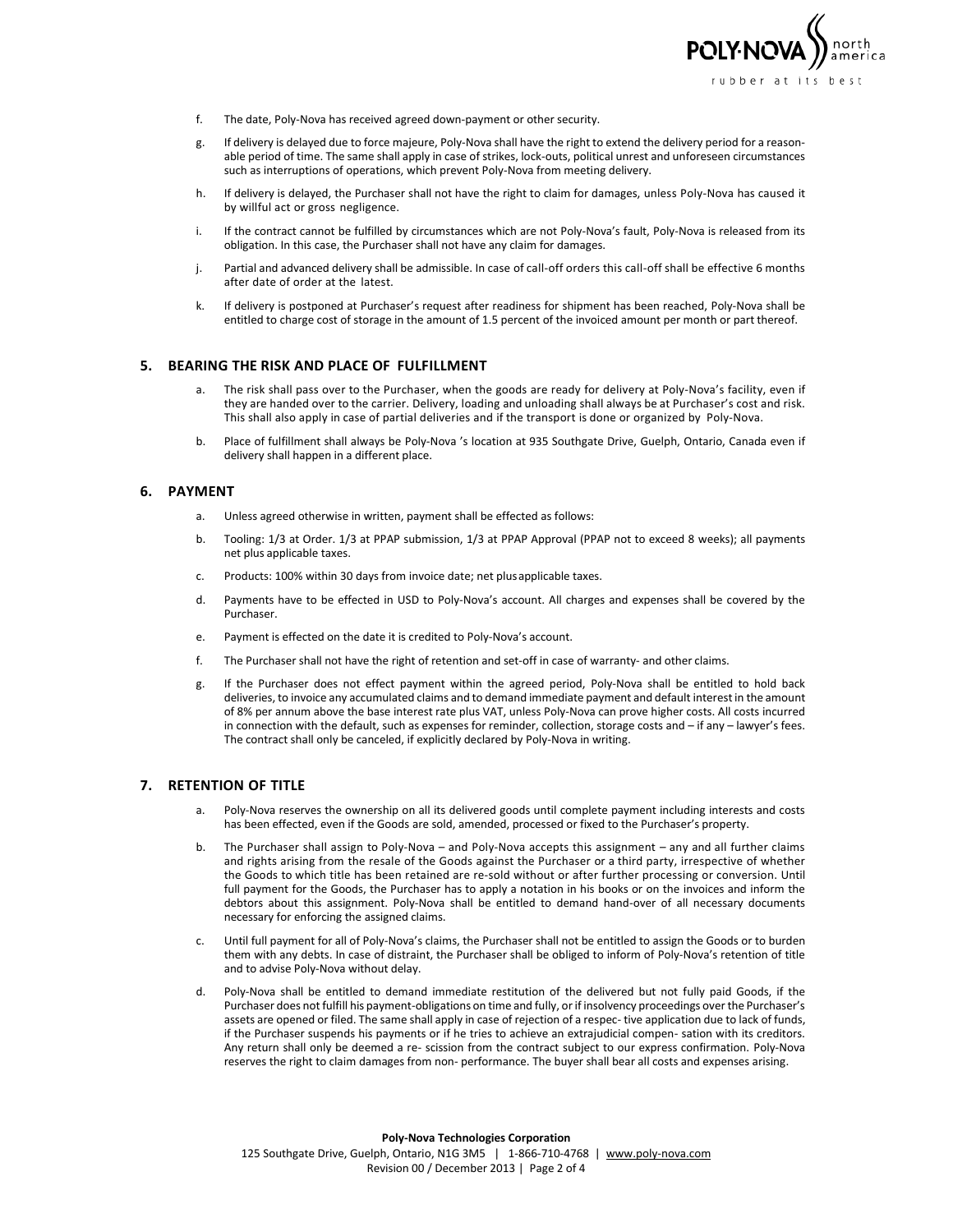

## **8. RETENTION OF GOODS**

- a. Poly-Nova shall have the right to withhold the Goods until payment of all his open claims have been settled by the Purchaser.
- b. The same lien shall apply, even if the claims are not yet due, if insolvency proceedings against the Purchaser's as- sets have been opened or filed. The same shall apply in case of rejection of a respective application due to lack of funds, if the Purchaser suspends his payments, if he tries to achieve an extrajudicial compensation with his creditors or execution into the Purchaser's assets failed (even by third parties).

# **9. WARRANTY**

- a. Poly-Nova shall be obliged due payment provided to remedy defects affecting the functionality existing at the deliv-ery of the Goods, which are based on constructional, material or execution defects. Warranty claims derived from information provided in folders, price lists, exhibitions, mailings, or other media, like websites etc. shall not be accepted.
- b. The warranty period shall commence at the transfer of risk date and amounts to 6 months, unless agreed otherwise in writing, even if the Goods are fixed to a building or other premises.
- c. The Purchaser shall inspect the Goods immediately maximum within 5 days after receipt for defects and notify Poly-Nova in writing of the potential defects. Discovered or apparent defects claimed after this period shall not be accepted by Poly-Nova .
- d. The Purchaser shall always prove the existence of defectiveness at the time of delivery. In this respect, § 924 of the Austrian Civil Rights Act (ABGB – rule of assumption) shall not apply.
- e. If notified in this way, Poly-Nova shall be entitled at its own discretion:
	- i. To remedy the defect on-site;
	- ii. Have the Purchaser send the Goods for remedy at its own cost to Poly-Nova ;
	- iii. To substitute the defect Goods; or
	- iv. To grant a reasonable price reduction.
- f. Poly-Nova shall warrant for the adequate execution only, if the Goods are produced according to Purchaser's information, drawings, models or other specification.
- g. No warranty shall be accepted for claims resulting from im- proper use; in case of non-compliance with legal rules or Poly-Nova's manuals; improper assembly or commissioning by Purchaser or third party; natural wear and tear; incorrect transport, handling or storage; chemical or electrical effects; or in case of non- or inadequate maintenance orservice.
- h. The warranty shall expire with immediate effect, if the Purchas- er reworks or engages a third party to rework the Goods with- out Poly-Nova's prior written consent.

#### **10. WITHDRAWAL FROM CONTRACT**

- a. In case of delayed deliveries, the Purchaser shall be entitled to withdraw from the contract
	- i. after setting a new appropriate deadline in writing; and
	- ii. Poly-Nova not delivering the Goods within this deadline; and
	- iii. The delay is caused by Poly-Nova's willful act or gross negligence.
- b. The withdrawal shall be declared by registered letter.
- c. Notwithstanding its other rights, Poly-Nova shall be entitled to withdraw from the contract, if
	- i. The delivery of the Goods is delayed or impossible for reasons beyond Poly-Nova 's control;
	- ii. Poly-Nova becomes aware of circumstances which may impair the Purchaser's creditworthiness and he – Poly-Nova's request – did not effect advance payment or provide a suitable security.
- d. In these cases, Poly-Nova shall be entitled to claim all damages and loss of profit caused by this withdrawal.
- e. In these cases, Poly-Nova shall also be entitled to withdraw from an open part of the delivery.
- f. If an application for opening of insolvency proceedings are filed over the Purchaser's assets, Poly-Nova shall be entitled to request fulfillment of the contract against provision of suitable security or rescind the contract with immediateeffect.